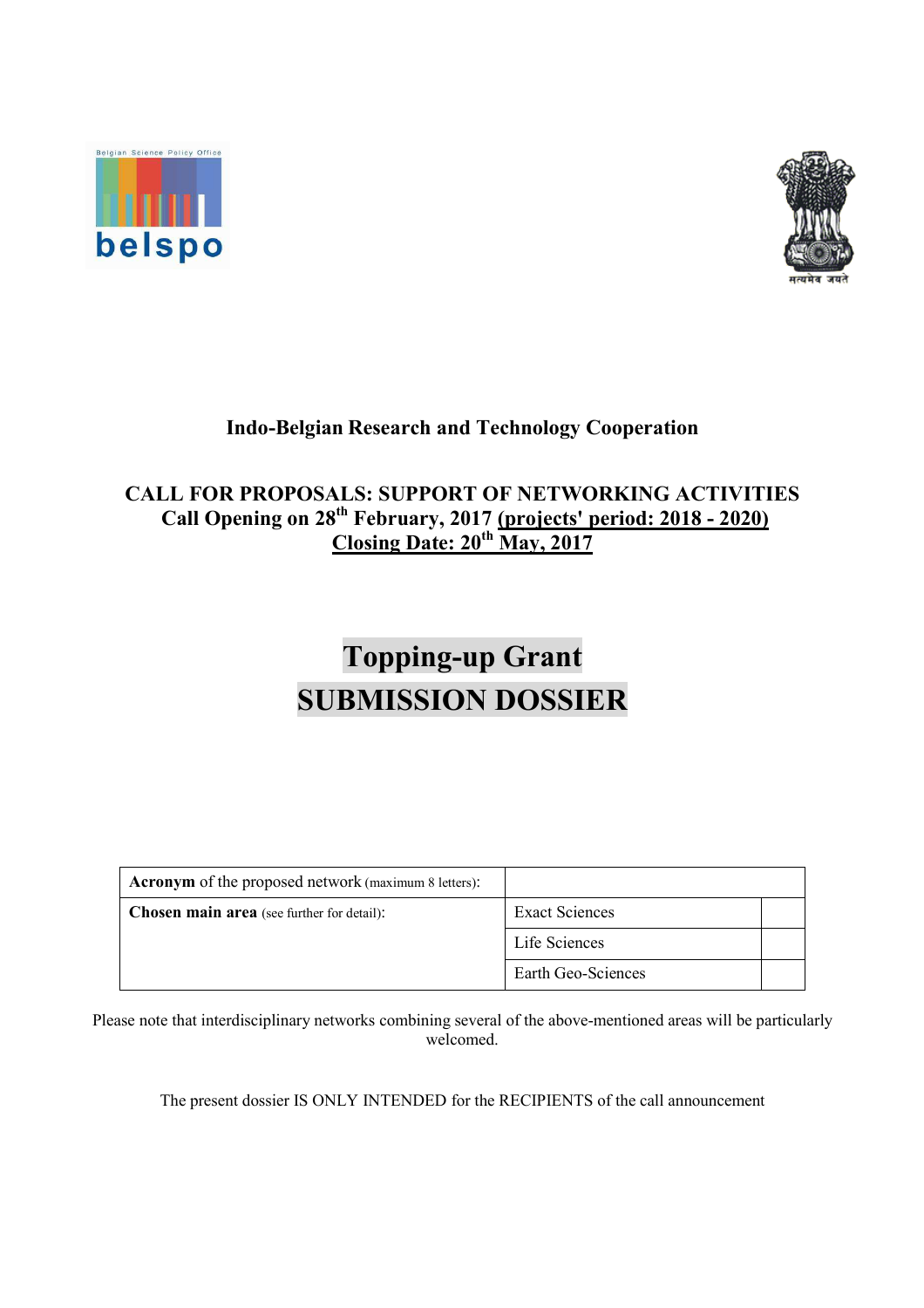Within the framework of the Agreement between Belgium and India on cooperation in the fields of science and technology, the fourth 'Joint Commission' meeting, held in New Delhi on September  $29<sup>th</sup>$ , 2015, decided to organize a second call for proposals for networking activities, issued by the Belgian Federal Science Policy Office (hereinafter: BELSPO) and the Indian Department of Science and Technology (hereinafter: DST).

For this call the selected areas agreed by both sides are the following:

- Exact Sciences (including Chemistry, Materials, Astrophysics, Cryptography),
- Life Sciences (including Medical, Ecosystems Biodiversity, Plant Molecular Biology)

Furthermore, interdisciplinary networks combining several of the above-mentioned areas will be particularly welcomed.

• Earth Geo-Sciences (including Climate, Environment, Mineral Resources, Water, Meteorology, Geodynamics, Polar Research and Marine Modelling)

#### **Who can apply?**

For BELSPO, the eligible proposals under the present call are those that are related to projects that are already supported by one of BELSPO's research programmes or by the federal research institutes during the mentioned period; information can be find via the URL: www.belspo.be .

For India, academician and scientists who have already some project's grant available for a going-on project are eligible to participate.

The EURAXESS-India function 'connect' of the tool called 'Euraxess Links India' (via 'india.euraxess.net ') or the URL http://www.euindiacoop.org/find\_partner.php can be used for partner search.

Those Indian scientists, who are presently implementing more than one research projects supported from the International Division of the Department of Science & Technology, are not eligible to apply.

## **What kind of activities will be supported?**

The networking activities should aim to enhance the scientific cooperation between the researchers of the selected projects in both countries and to contribute to a sustainable cooperation (e.g. via joint research projects) beyond the period of networking. They may include the organisation of a joint seminar or workshop or experts' visits.

The added value for both partners should be explicit in the proposals.

Start of the networking activities: January, 2018.

End of the networking activities: not later than the end date of the running project that ends first (mentioned in page 4 of the present form).

#### **How will support be granted?**

Topping-up Grant 2013 Submission Dossier: budget Page 2 of 3